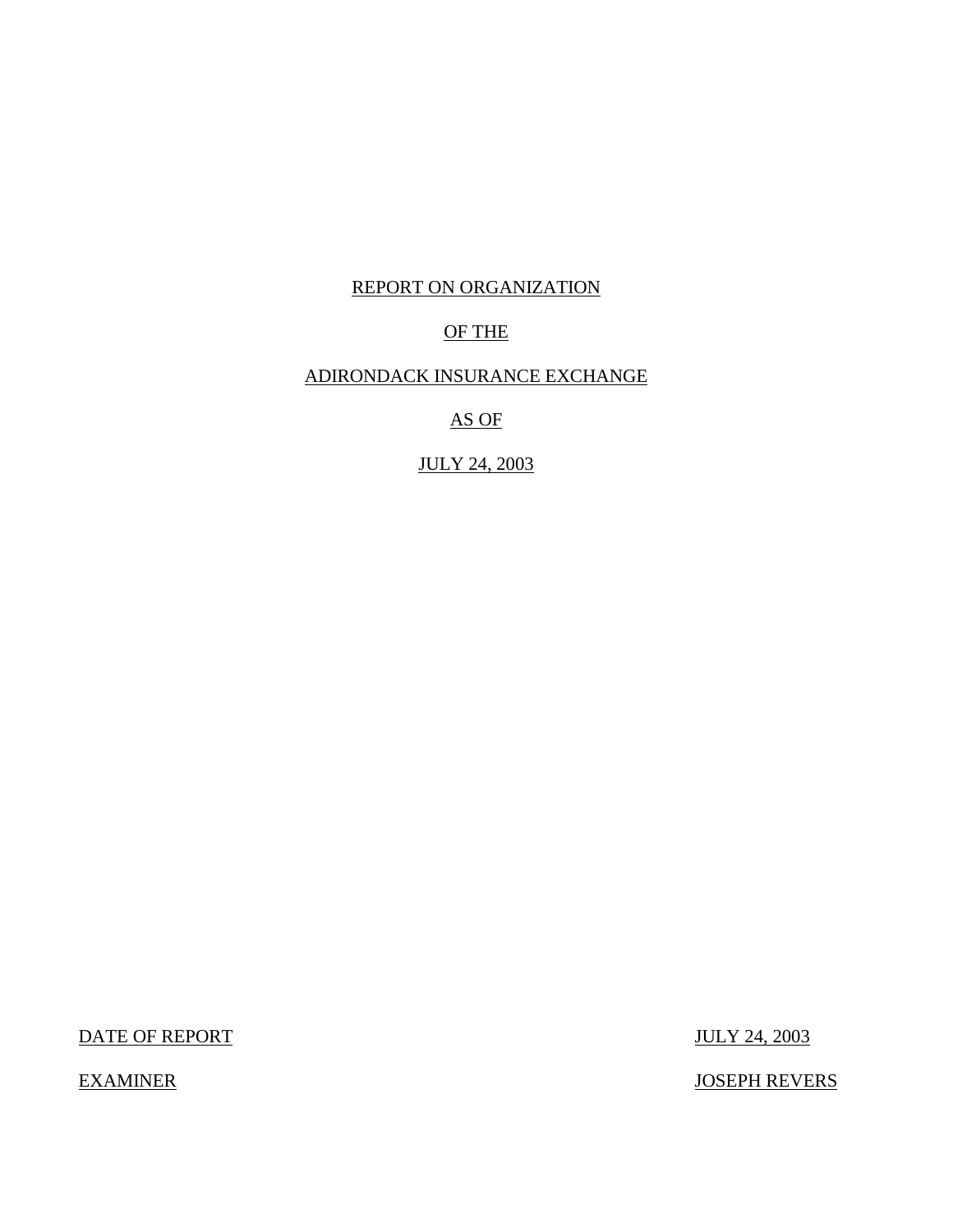# TABLE OF CONTENTS

|    | ITEM NO.                                       |                |
|----|------------------------------------------------|----------------|
|    | Introduction                                   |                |
| 1. | Scope of examination                           | $\overline{2}$ |
| 2. | Organization of domestic reciprocal insurers   | $\overline{2}$ |
| 3. | Capitalization and Subscription                | 3              |
| 4. | <b>Balance</b> sheet                           | 5              |
| 5. | Custodian agreement                            | 6              |
| 6. | Authorized powers and minimum capital required | 6              |
| 7. | Holding company                                | $\overline{7}$ |
| 8. | Conclusion                                     | 10             |
| 9. | Summary of comments and recommendations        | 10             |
|    | Affidavit                                      |                |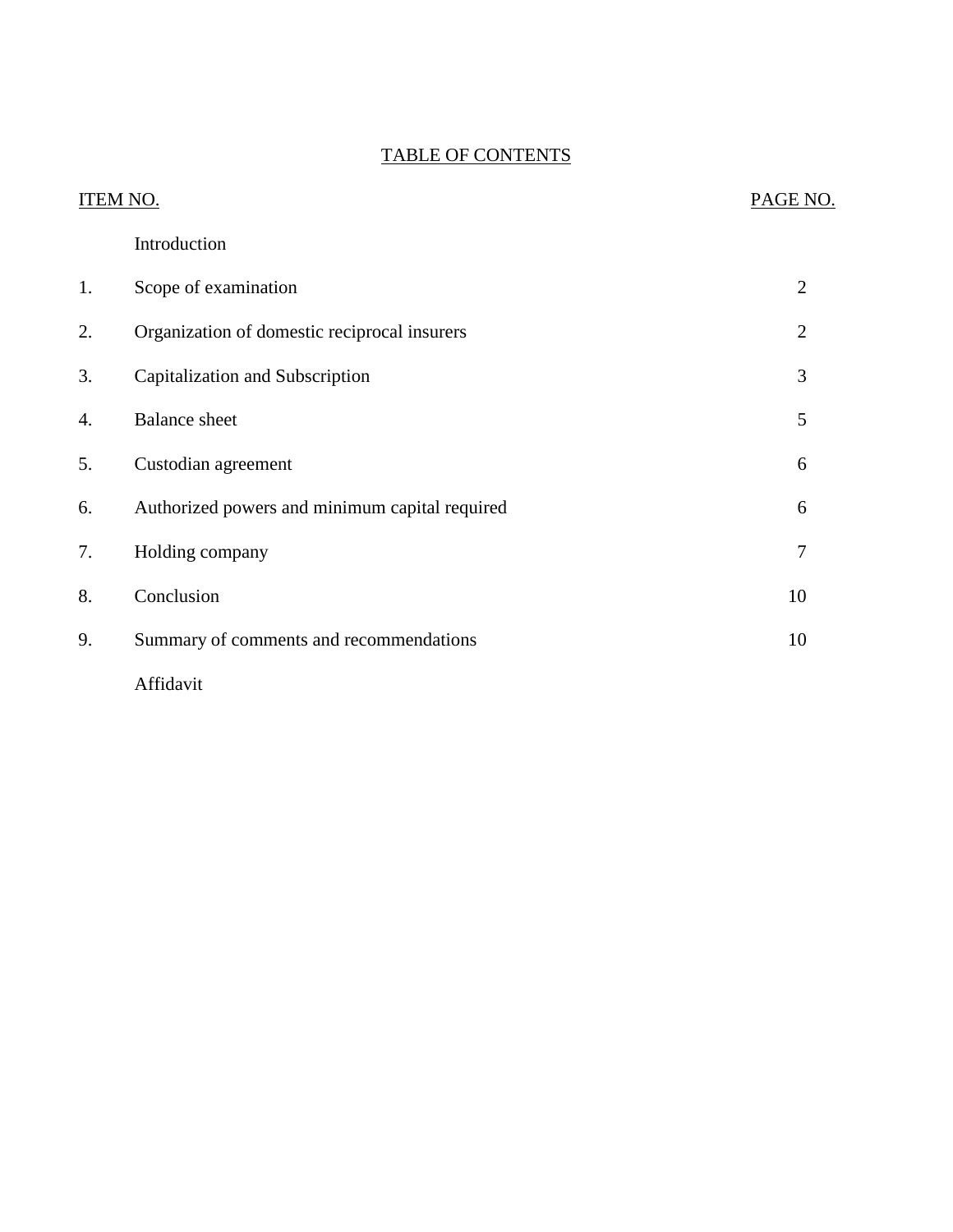

STATE OF NEW YORK INSURANCE DEPARTMENT 25 BEAVER STREET NEW YORK, NEW YORK 10004

George E. Pataki Gregory V. Serio

Superintendent

July 24, 2003

Honorable Gregory V. Serio Superintendent of Insurance Albany, New York 12257

Sir:

Pursuant to the instructions contained in Appointment Number 22083 dated July 23, 2003 attached hereto, I have made an examination on organization of Adirondack Insurance Exchange and respectfully submit the following report thereon.

Whenever the terms "Exchange" or "AIE" appear herein without qualification, they should be understood to indicate the Adirondack Insurance Exchange.

Whenever the term "Department" appears herein without qualification, it should be understood to indicate the New York Insurance Department.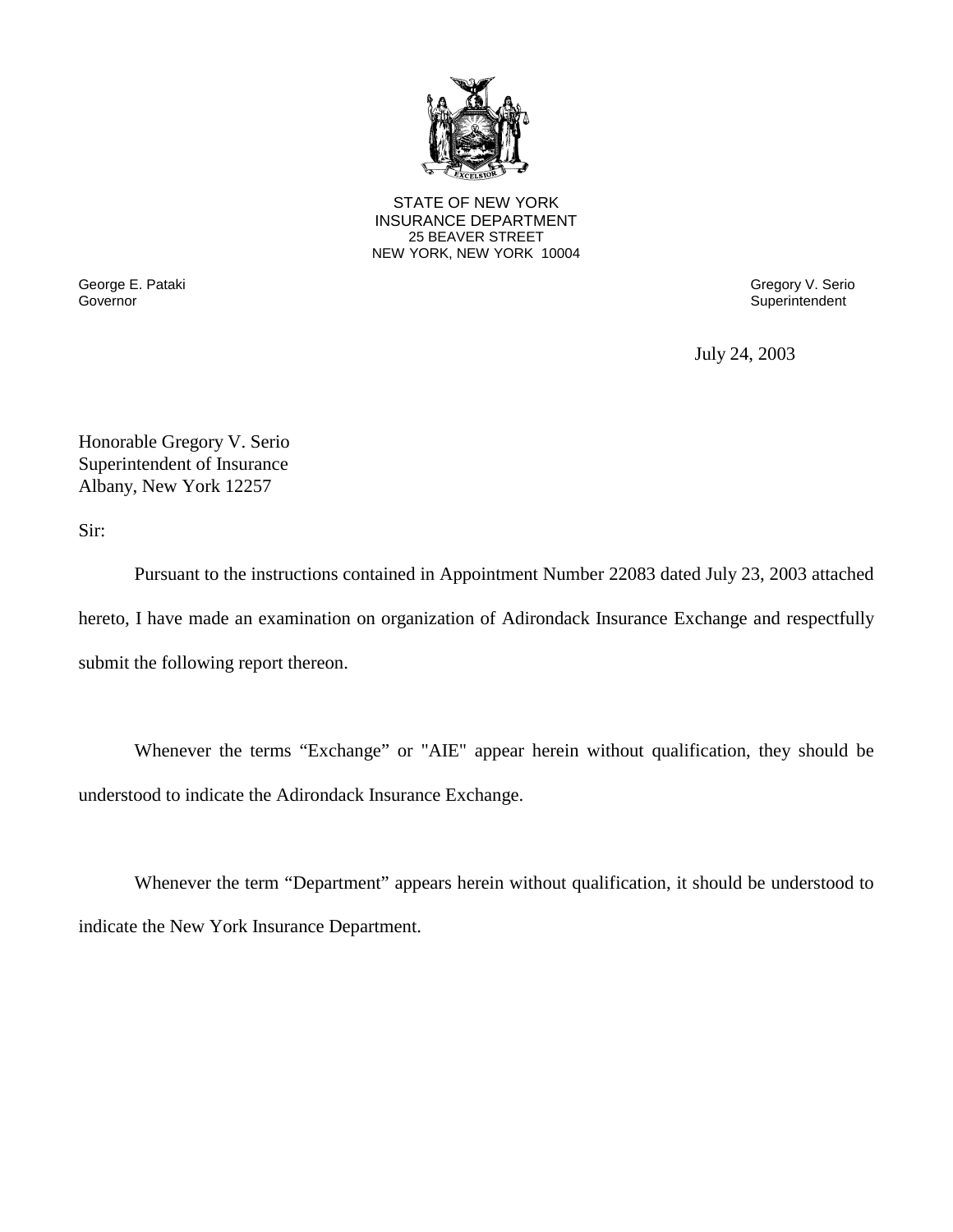#### 1. **SCOPE OF EXAMINATION**

<span id="page-3-0"></span> the investment management agreement and custodial agreements entered into by the Exchange as of the The examination comprised a verification of the Exchange's initial surplus to policyholders and the determination of its assets and liabilities. The records examined included the declaration of initial subscribers and attorney-in-fact, the subscriber's agreement, the insurance management service agreement, examination date. Additionally, an affidavit, appended hereto, was obtained from two officers of the attorney-in-fact indicating that the transactions noted in this report were lawful and bona fide.

#### **2. ORGANIZATION OF EXCHANGE**

Adirondack Insurance Exchange was organized by twenty-six subscribers on June 30, 2003. The declaration of initial subscribers and attorney-in-fact was filed and approved by this Department on July 3, 2003. The location of the offices of the attorney-in-fact and AIE is 100 Corporate Parkway, Suite 200, Buffalo, New York 14226.

 The members of the Exchange advisory committee and the principal officers of the attorney-in-fact as of July 24, 2003 were as follows:

#### Advisory Committee

Name and Residence Principal Affiliation

Beth Marie Gardner **Operations Manager**,

Watermill, New York Maran Corporate Risk Associates

James Paul Amaden lll President and Chief Executive Officer, East Hampton, NY Amaden Gay Agency

Louis Atti **Changer**, **Changer**, **Changer**, **Changer**, **Changer**, **Changer**, **Changer**, **Changer**, **Changer**, **Changer**, **Changer**, **Changer**, **Changer**, **Changer**, **Changer**, **Changer**, **Changer**, **Changer**, **Changer**, **C** Angola, NY M & W Agency Inc.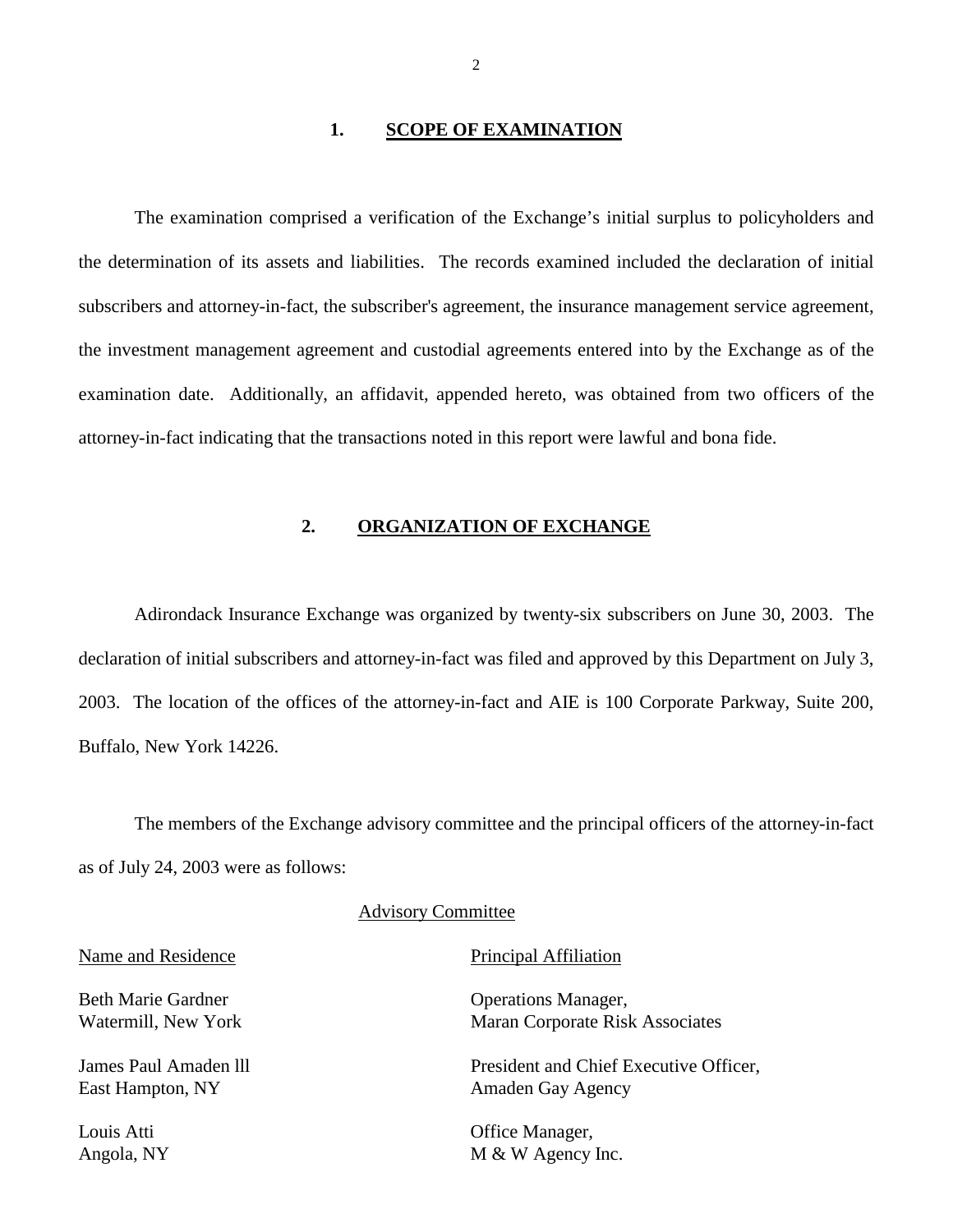#### Advisory committee (continued)

Name and Residence Principal Affiliation

David R. Bauer President,

Joseph Anthony Tedesco Vice President,

Jonathan Grapes VP/Treasurer,

Alexander Francis Oristian Branch Manager,

Michael Kelly Zimmerman Vice President Claims,

Albany, NY Capital Region Insurance Agency

Rye, NY DeRosa, Rockefeller, Sohigian, Werdal Agency

East Amherst, NY Holler Grapes Insurance Agency, Inc.

Williamsville, NY OneBeacon Insurance Company

East Amherst, NY OneBeacon Insurance Company

John Charles Heller VP of PL/President AAIF, Williamsville, NY OneBeacon Insurance Company

### **Officers**

#### Name Title

John P. Cavoores Chairman Alex Archimedes Vice President Roger M. Singer Vice President Dennis R. Smith Secretary Richard C. Hirtle Treasurer

John C. Heller President and Chief Executive Office Alexander Oristian **Assistant Secretary** Assistant Secretary David Staples Assistant Treasurer

### **3. CAPITALIZATION AND SUBSCRIPTION**

White Mountains Insurance Group, Ltd. Bermuda, is the ultimate person in control of Adirondack

Insurance Exchange. The Exchange has an initial surplus to policyholders of \$70,700,000.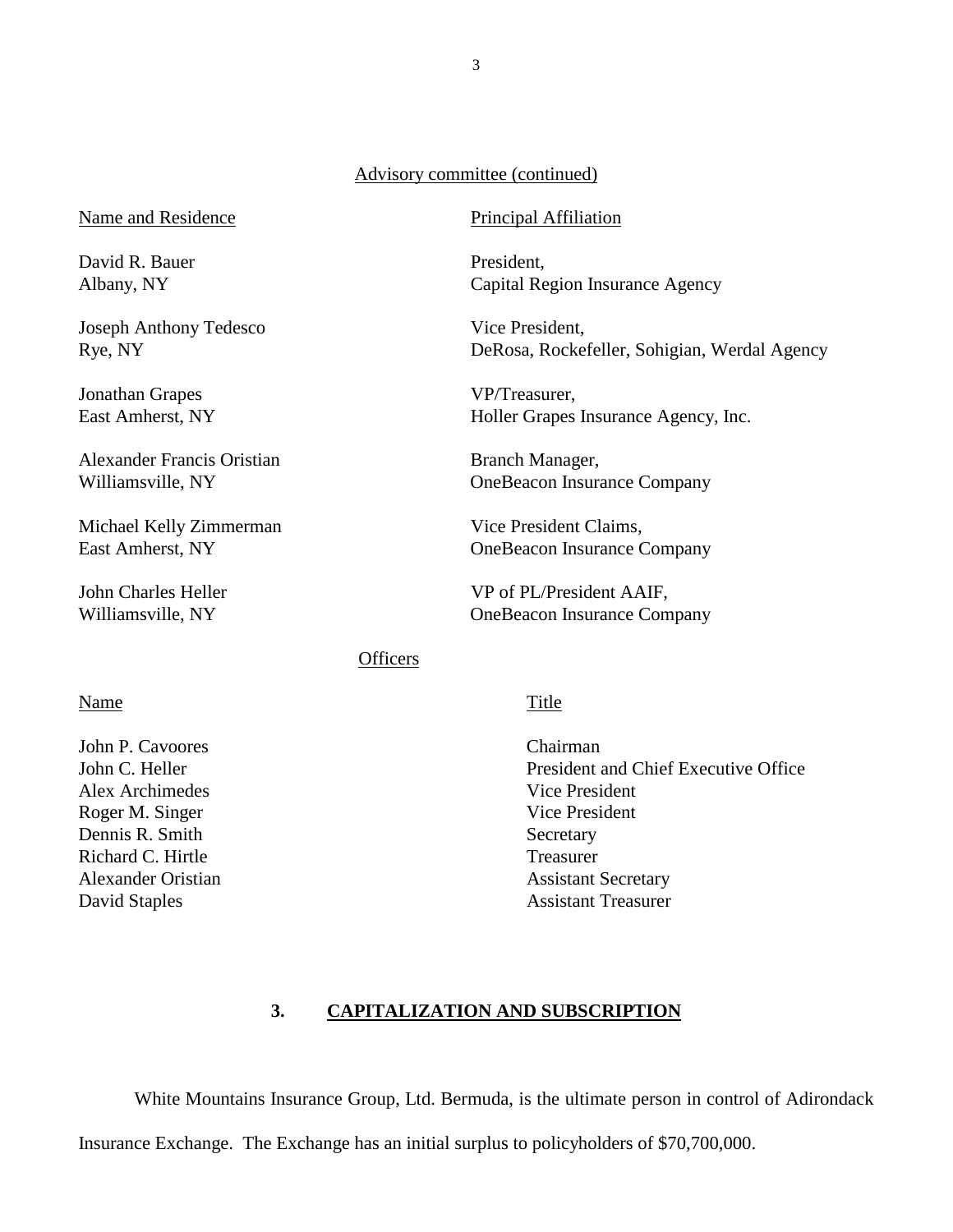In order to fulfill the deposit requirements of Section 4104 of the New York Insurance Law, the Exchange has placed securities with a par and market value totaling \$500,000 in an account in the name of the "Superintendent of Insurance of the State of New York in Trust for the security of all policyholders of Adirondack Insurance Exchange within the United States, its territories and possessions". The custodian is Mellon Trust of New York, LLC, located at 200 Park Avenue, New York, NY 10166, and the securities are held pursuant to a custodian agreement that conforms to the provisions of Section 1314 of the New York Insurance Law.

The Exchange's investments meet the minimum capital investment requirements of Section 1402 of the New York Insurance Law.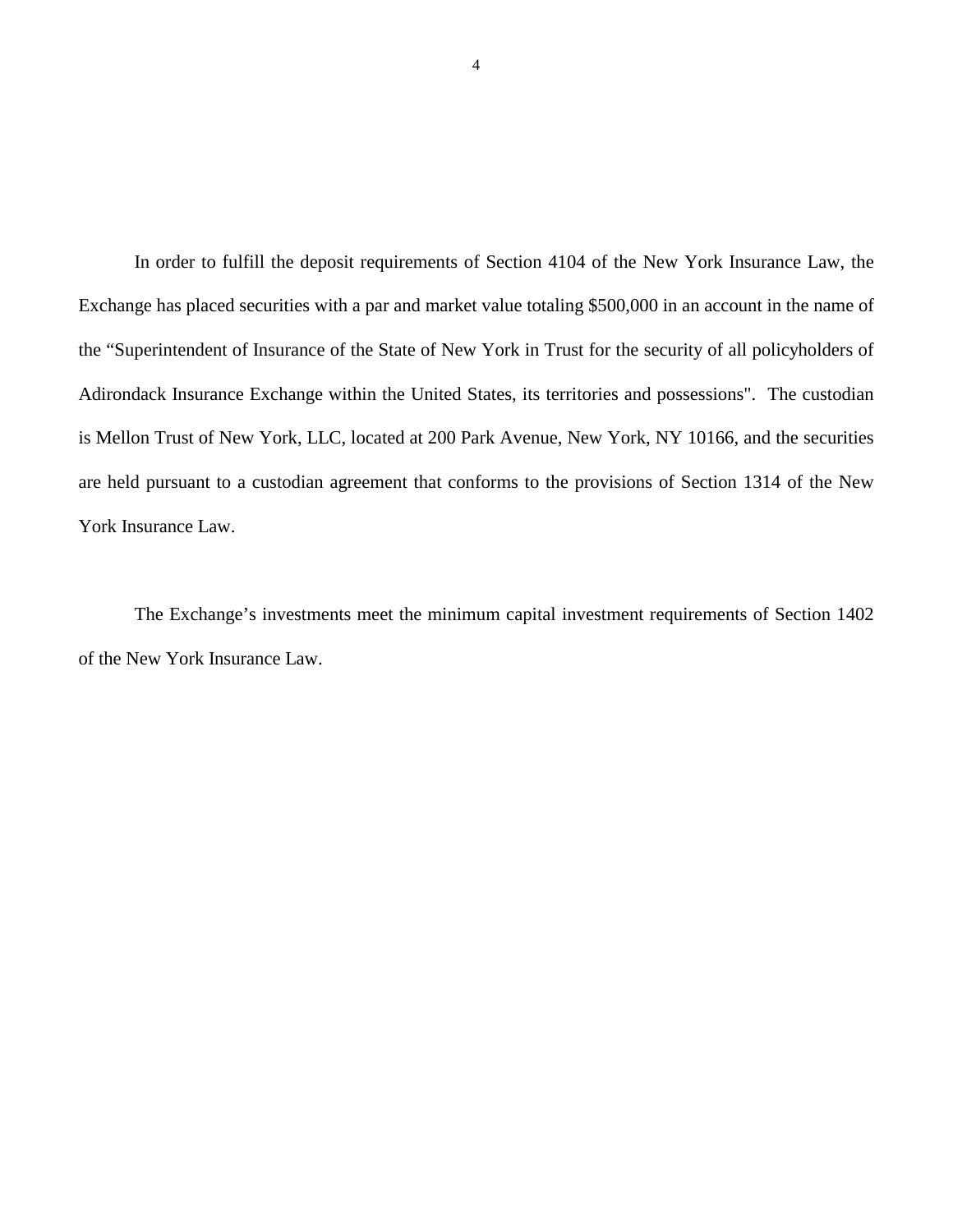# **4. BALANCE SHEET**

The following balance sheet sets forth the Exchange's financial condition as of July 23, 2003, as determined by this examination:

| <b>Bonds</b><br>Cash and short-term investments                     | \$60,740,293<br>9,967,873 |
|---------------------------------------------------------------------|---------------------------|
| Total assets                                                        | \$70,708,166              |
| Liabilities                                                         |                           |
| Amounts withheld for the account others<br><b>Total liabilities</b> | \$8,166<br>\$8,166        |
| Policyholders' Surplus                                              |                           |
| <b>Subordinated Surplus Note</b>                                    | 70,700,000                |
| Total liabilities and surplus                                       | \$70,708,166              |

No liability appears in the balance sheet for a loan in the amount of \$70,700,000 and accrued interest thereon . This loan was granted pursuant to Section 1307 of the New York Insurance Law. As provided in Section 1307, repayment of principal and interest shall only be made out of free and divisible surplus, subject to the prior approval of the Superintendent of Insurance of the State of New York.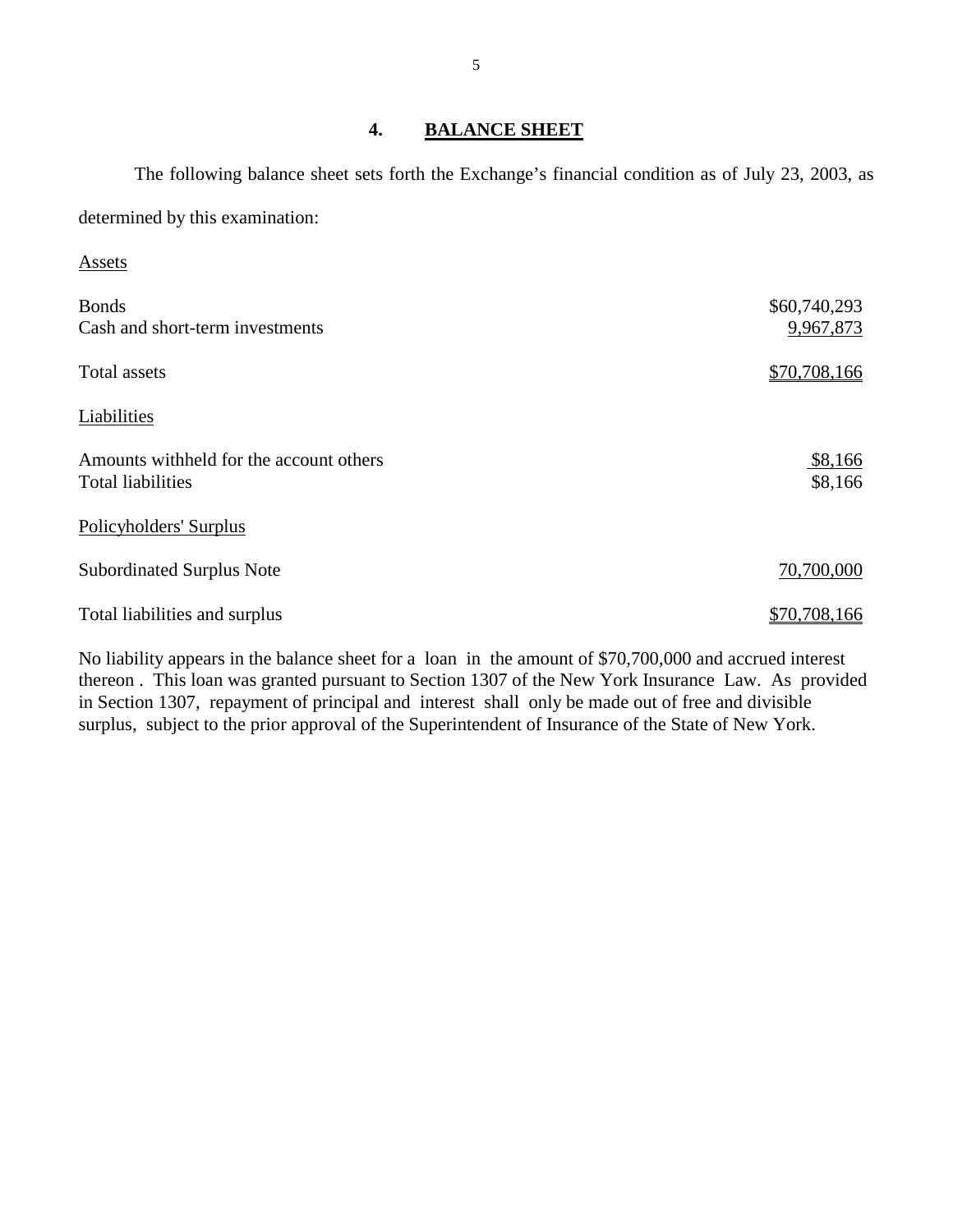#### **5. CUSTODIAN AGREEMENT**

<span id="page-7-0"></span>The assets listed on the balance sheet are on deposit with Mellon Trust of New York, LLC located at 200 Park Avenue, New York, NY 10166. A review of the Exchange's custodian service agreement with Mellon Trust of New York, LLC indicates that the agreement lacks the following protective provision:

 secure the most recent report on the review of the custodian's system of internal controls, 1. There should be a provision in the agreement that would give the insurer the opportunity to pertaining to custodian record keeping, issued by internal or independent auditors.

It is recommended that the Exchange amend its custodian agreement to incorporate this provision.

#### **6. AUTHORIZED POWERS AND MINIMUM CAPITAL REQUIRED**

 The Exchange is authorized by its declaration of initial subscribers and attorney-in-fact to transact the kinds of insurance described in the following numbered paragraphs of Section 1113(a) of the New York Insurance Law:

| Fire insurance<br>4                                        |  |
|------------------------------------------------------------|--|
| Miscellaneous property insurance                           |  |
| Water damage insurance<br>6                                |  |
| Burglary and theft insurance                               |  |
| Glass insurance<br>8                                       |  |
| 11<br>Animal insurance                                     |  |
| 12<br>Collision insurance                                  |  |
| 13<br>Personal injury liability insurance                  |  |
| 14<br>Property damage liability insurance                  |  |
| 17<br>Credit insurance                                     |  |
| 19<br>Motor vehicle and aircraft physical damage insurance |  |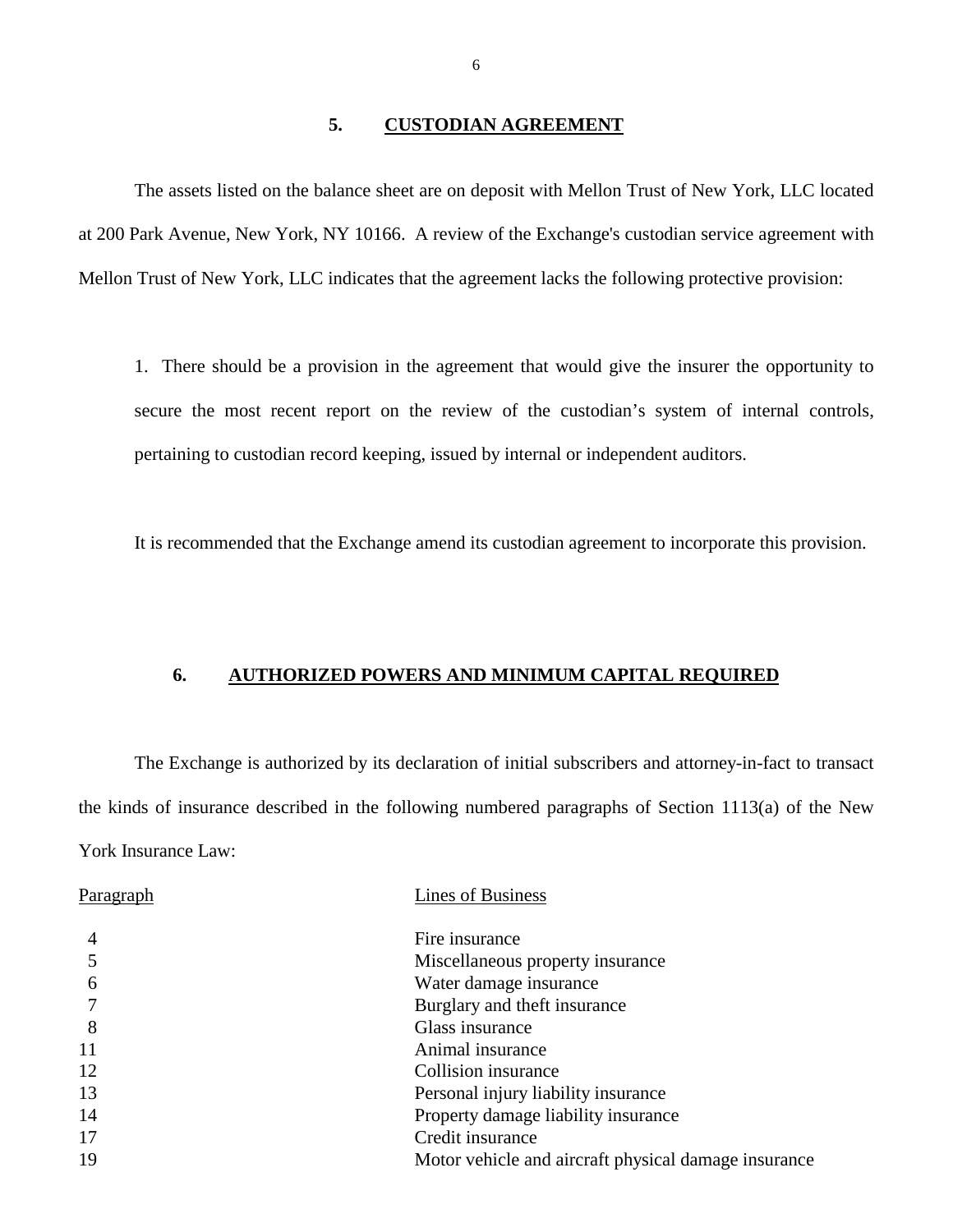<span id="page-8-0"></span>

| Paragraph | Lines of Business                         |
|-----------|-------------------------------------------|
| 20        | Marine and inland marine insurance        |
| 21        | Marine protection and indemnity insurance |
| 22        | Residual value insurance                  |
| 26        | Gap insurance                             |

Sections 4103, 4104, 6102(e) and 6108(d)(1) of the New York Insurance Law provide that in order to be licensed to write non-assessable policies for the foregoing kinds of insurance, the Exchange shall have an initial surplus to policyholders of \$10,400,000 and shall thereafter maintain a minimum surplus to policyholders of \$9,900,000. The Exchange has met these requirements.

### **6. HOLDING COMPANY SYSTEM**

ADIRONDACK AIF, LLC, the attorney-in-fact of AIE, controls Adirondack Insurance Exchange. Adirondack AIF, LLC is wholly owned by OneBeacon Insurance Group, LLC. Adirondack Insurance Company of New York is wholly owned by AIE. White Mountains Insurance Group, Ltd. of Bermuda is the ultimate person in control of the Exchange. Their holding company chart is as follows: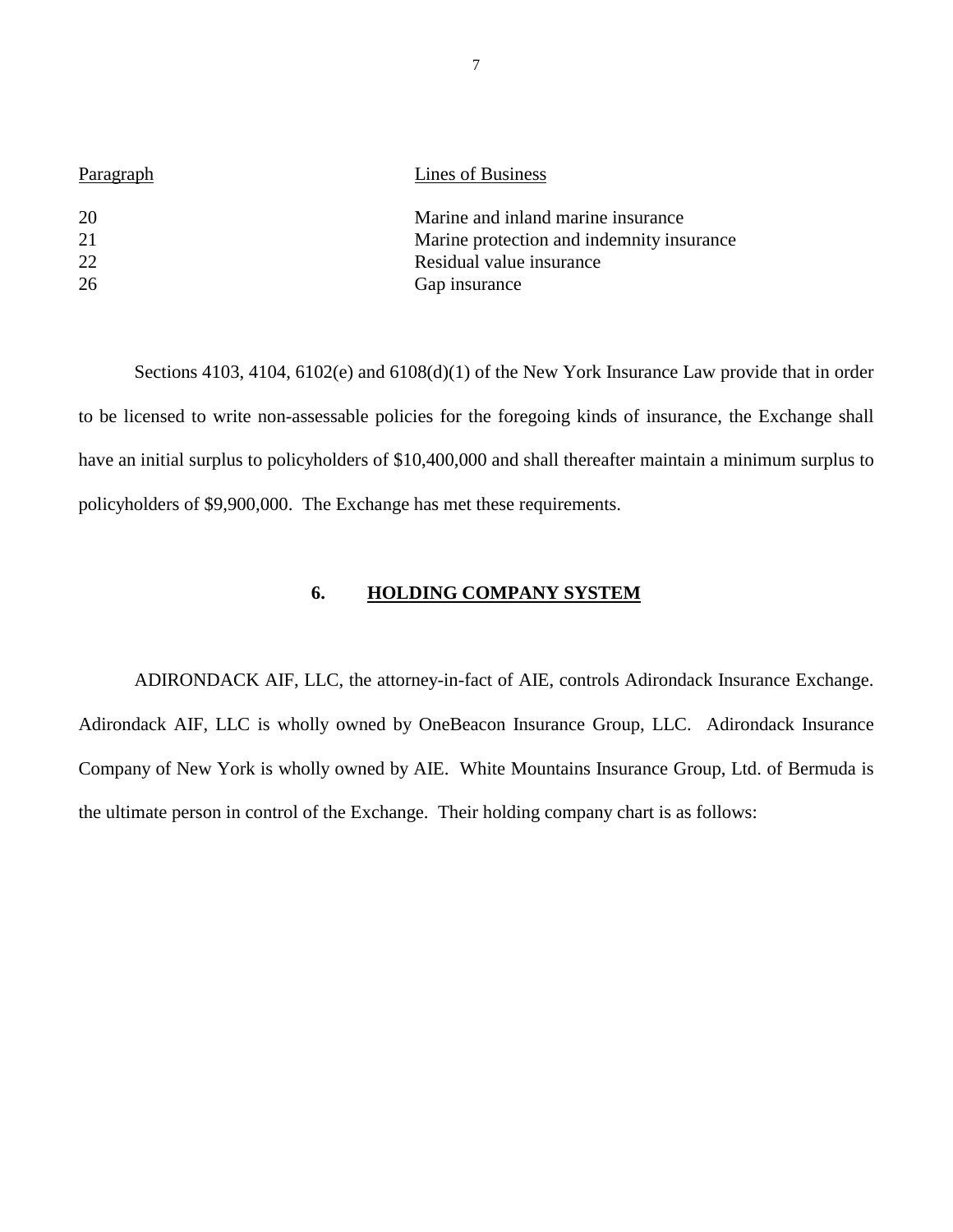

NOTE: Adirondack Insurance Company of New York is currently being organized as a subsidiary of the Exchange.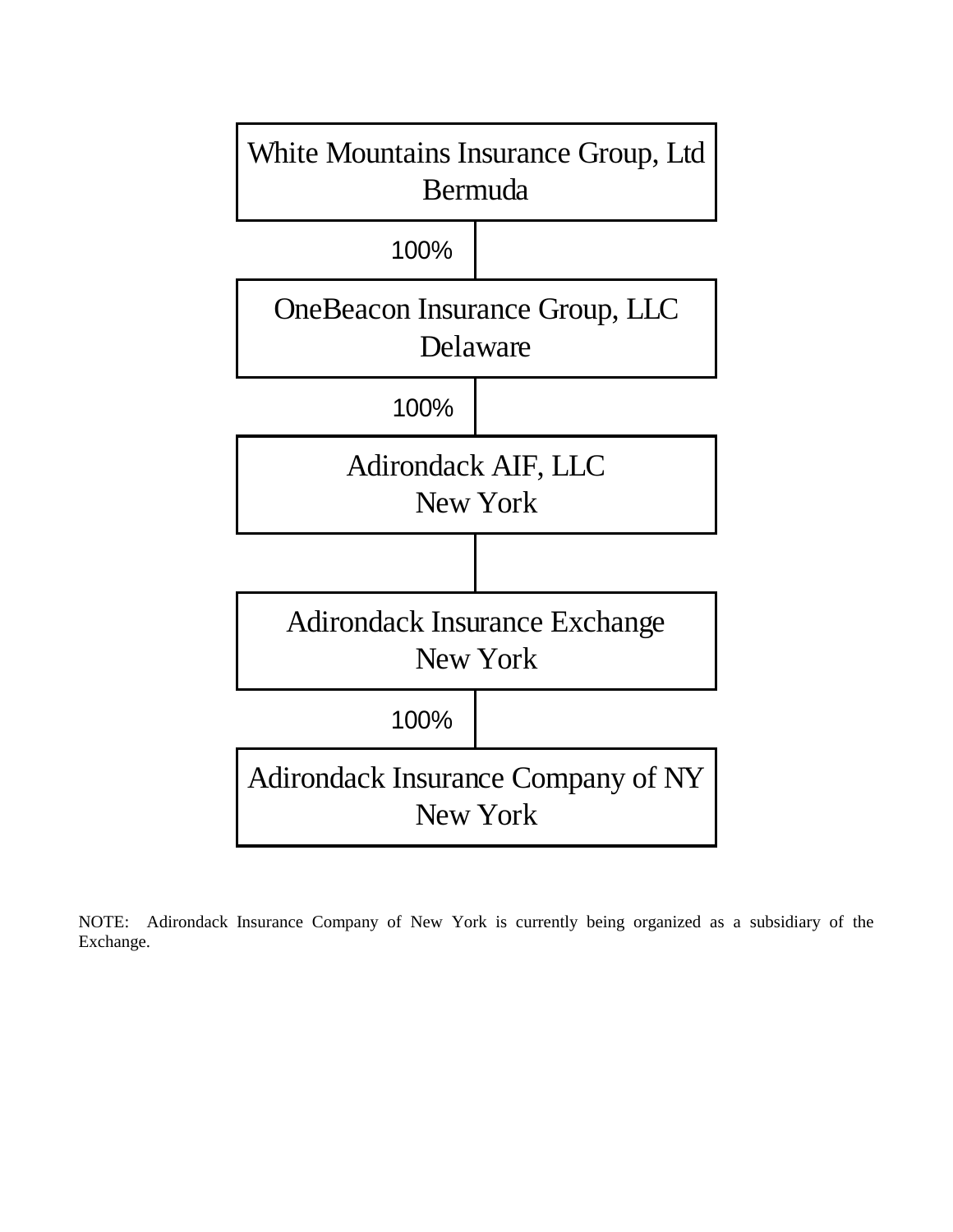The Exchange was party to the following agreements with other members of its holding company system:

#### 1) Insurance Management Service Agreement

 The Exchange was a party to an insurance management service agreement with Adirondack AIF, LLC. Said agreement was effective on June 30, 2003 and states that Adirondack AIF, LLC will provide claims payment and adjustment, settle losses and claims, establish loss and loss adjustment expense reserves, provide underwriting inspection services, pay reinsurance premiums, costs and expenses, and maintain required surplus levels for the Exchange. The agreement also stipulates that Adirondack AIF, LLC is authorized in its discretion to enter into contracts with other corporations, individuals or partnerships to perform any activities set forth in the agreement. The agreement was non-disapproved pursuant to Section 1505(d)(3) by the New York Insurance Law.

In addition, the agreement provides that the Exchange authorizes payment to the Adirondack AIF, LLC of an amount equal on an annual basis to 14% of gross written premiums as compensation for insurance business and management services rendered.

### 2) Investment Management Agreement

The Exchange was also a party to an investment management agreement with White Mountains Advisors LLC ("WMA"). Said agreement was effective on July 1, 2003 and states that WMA will act as a discretionary adviser with respect to the assets of the Exchange, supervise and direct the investments as described in the investment guidelines. WMA agrees to provide the Exchange with a quarterly report containing a detailed listing of the invested assets and transactions in the account. The agreement was non-disapproved pursuant to Section 1505(d)(3) by the New York Insurance Department.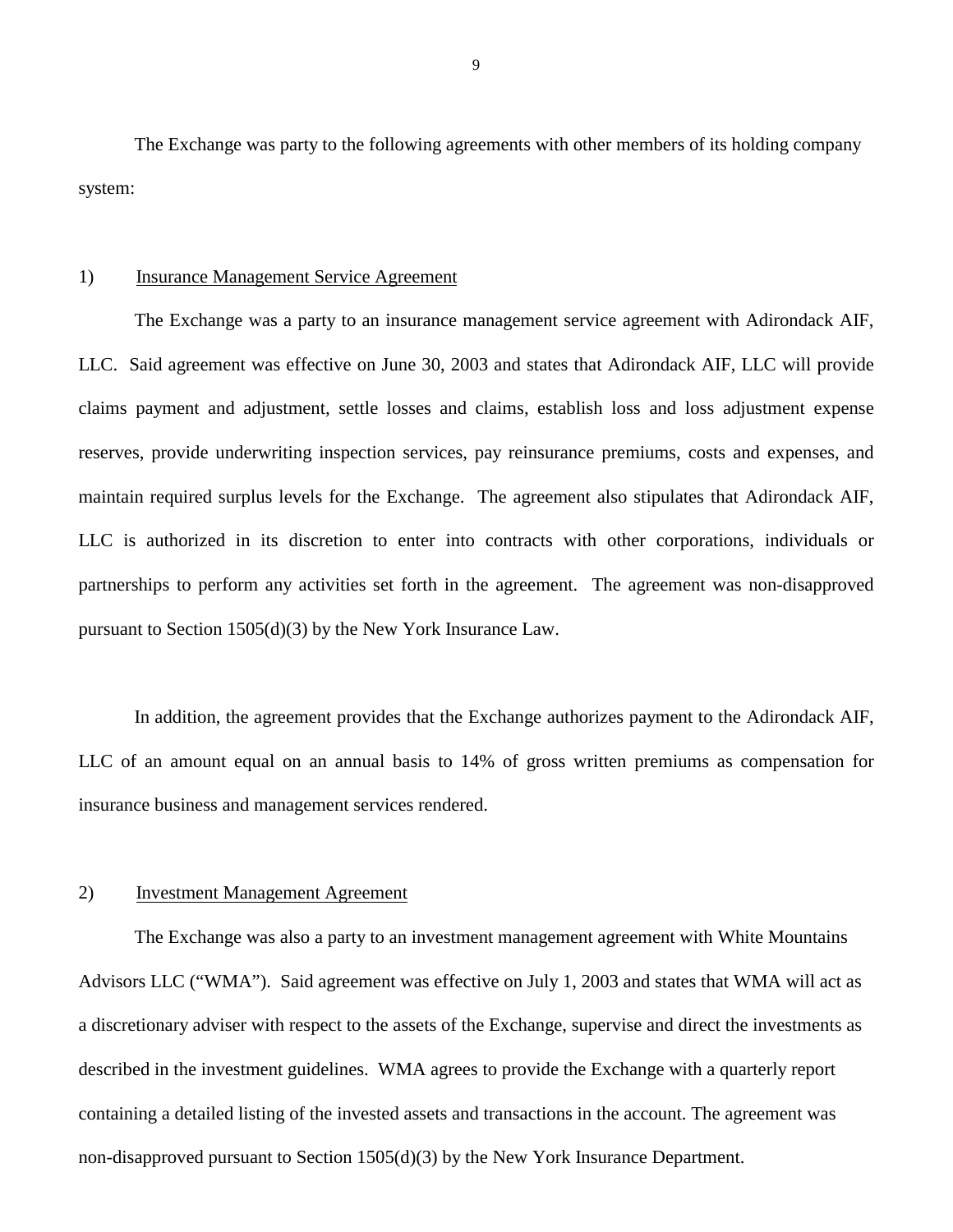### **8. CONCLUSION**

<span id="page-11-0"></span>Based on the foregoing examination, it is concluded that the Exchange has received a surplus contribution in the amount of \$70,700,000.

# **9. SUMMARY OF COMMENTS AND RECOMMENDATIONS**

### ITEM PAGE NO.

#### A. Custodian Agreement

It is recommended that the Exchange amend its custodian agreement to incorporate 6 a provision that would give the insurer the opportunity to secure the most recent report on the review of the custodian's system of internal controls, pertaining to custodian record keeping, issued by internal or independent auditors.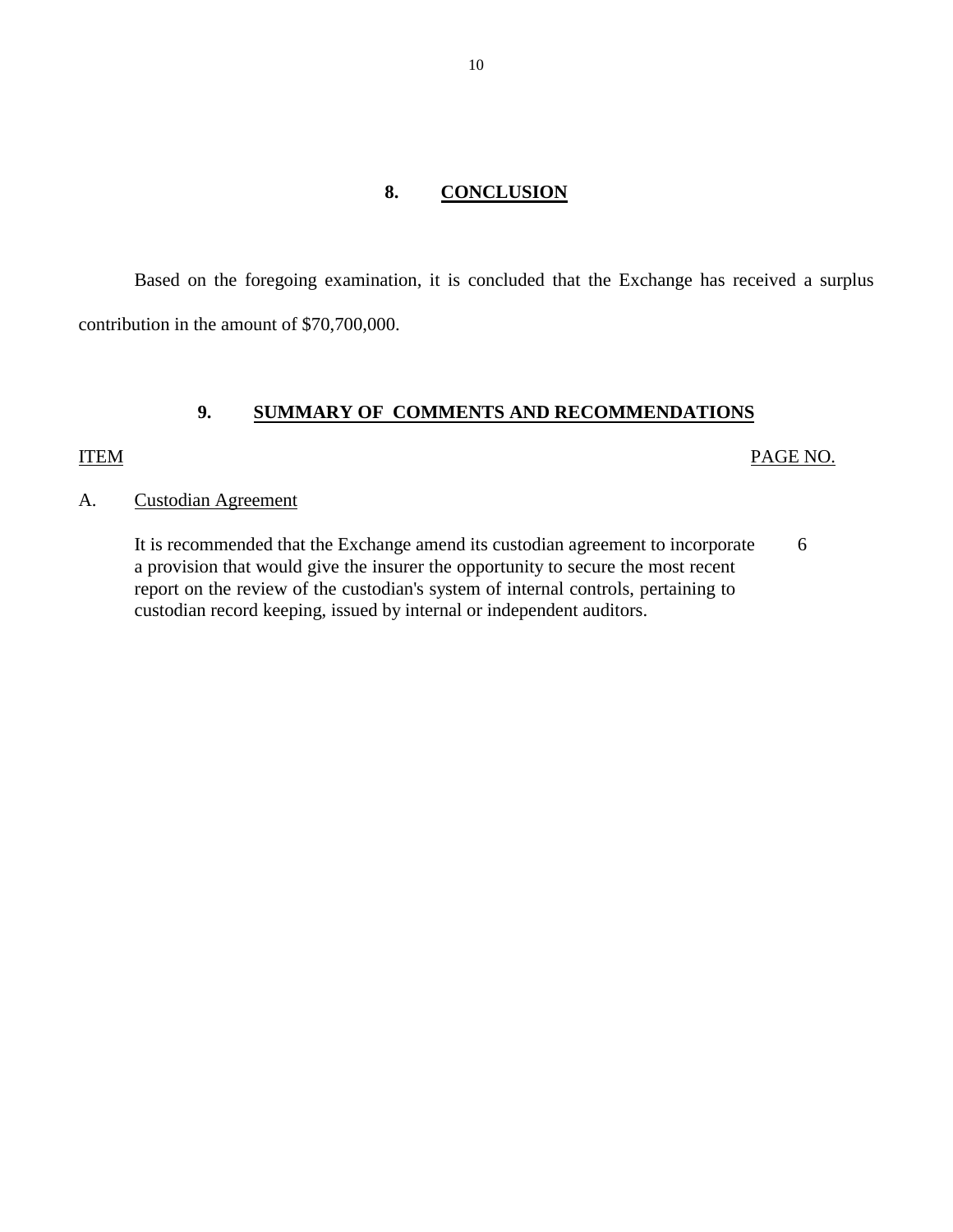Respectfully submitted,

 $\frac{|S|}{|S|}$ Joseph Revers Senior Insurance Examiner

STATE OF NEW YORK ) )SS.  $\mathcal{L}$ COUNTY OF NEW YORK)

JOSEPH REVERS, being duly sworn, deposes and says that the foregoing report submitted by him is true to the best of his knowledge and belief.

> $/S/\sim$ Joseph Revers

Subscribed and sworn to before me

this \_\_\_\_\_\_day of \_\_\_\_\_\_\_\_\_\_\_\_\_\_\_\_\_\_\_\_2003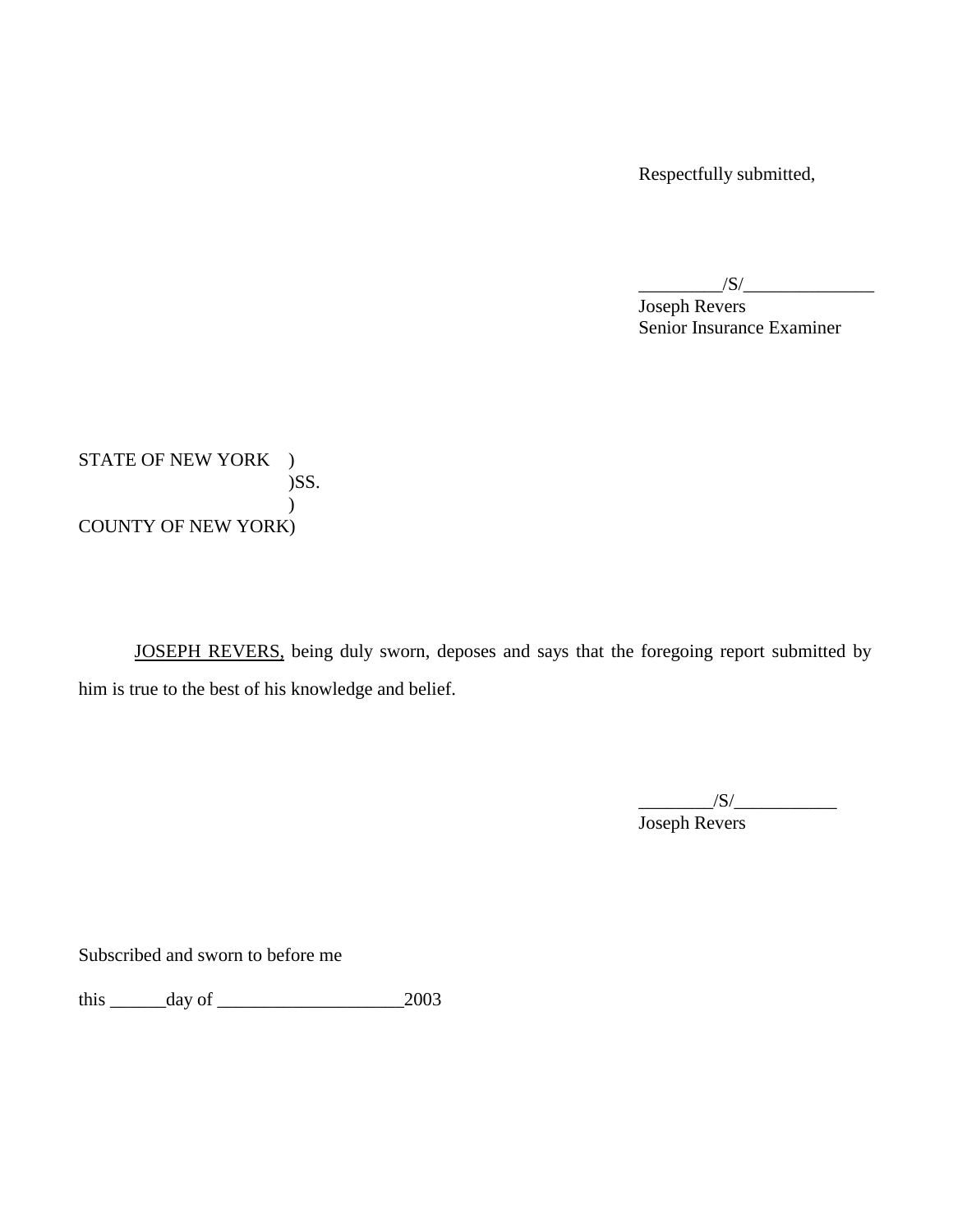#### **AFFIDAVIT**

The undersigned, John C. Heller and Roger M. Singer are the duly appointed President and Vice President of Adirondack AIF, LLC, the attorney in fact for Adirondack Insurance Exchange, a New York reciprocal insurer (the "Company"). In such capacity, each of the undersigned hereby declares under penalty of perjury as follows:

- 1. The paid in surplus of the Company in the amount of Seventy Million Seven Hundred Thousands Dollars (\$70,700,000) has not been withdrawn, pledged or in any way impaired.
- 2. The paid in surplus of the Company is not to be invested or otherwise legitimately used or appropriated except for the sole and exclusive use and benefit of the Company
- 3. There is no agreement or understanding express or implied, made or existing between the Company and its officers, or any of them, or any person or persons, to the effect or import that the money paid in by any subscriber shall be loaned or returned to him
- 4. Neither the Company nor any of its officers is in any way, manner or form pledged or committed to make any investment, loan, or disposition of said paid in surplus, or any part thereof, which is not in strict conformity in all respects with the provisions of the New York Insurance Law of the State of New York.  $\mathbf{\hat{g}}^{\mathbf{g}}$ <br>5. That said paid in surplus is the property of Adirondack Insurance exchange
- and possessed by it is its corporate name and capacity for the benefit of its policyholders.

IN WITNESS THEREOF, the undersigned have executed this Affidavit as of the 24<sup>th</sup> day of July 2003.

mit

(Nadge) Rogar M. Sing

mitlet Vice President

megant many eraer MURGARET MARY GERACI (NEW YORK)<br>Notary Public, State of New York<br>Cualified in Richmond County<br>Commission Expires June 30, 29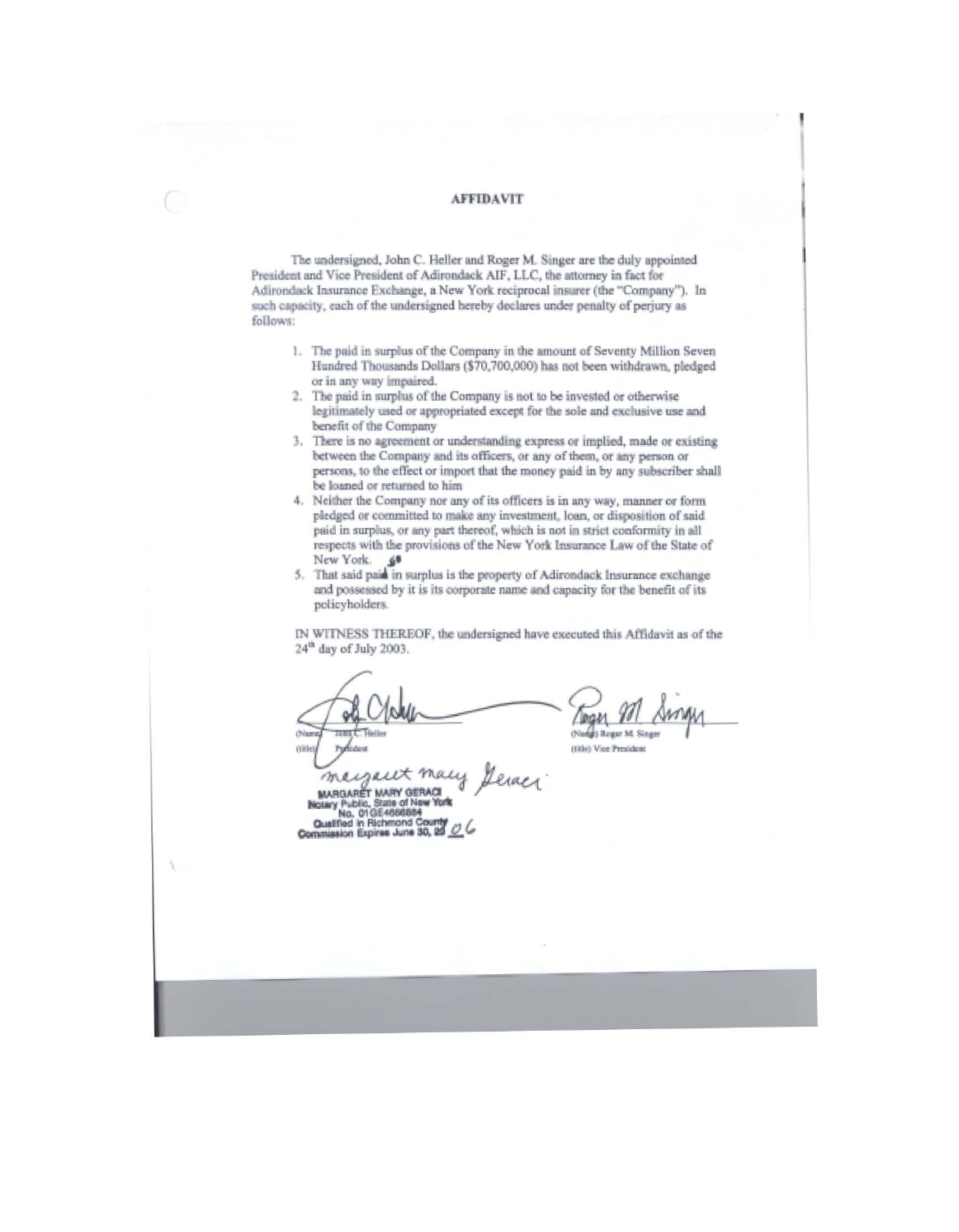#### **ACKNOWLEDGENMENT**

٦ ĭ

 $\lambda$ 

State of Massachusetts

County of Suffolk

C

 $\lambda_{\rm c}$ 

Kelly aux premier

On July 24, 2003, the forgoing Affidavit was executed in my presence by Roger M.<br>Singer, who is personally known to me, and whom I acknowledge to be the persons who executed the foregoing instrument.